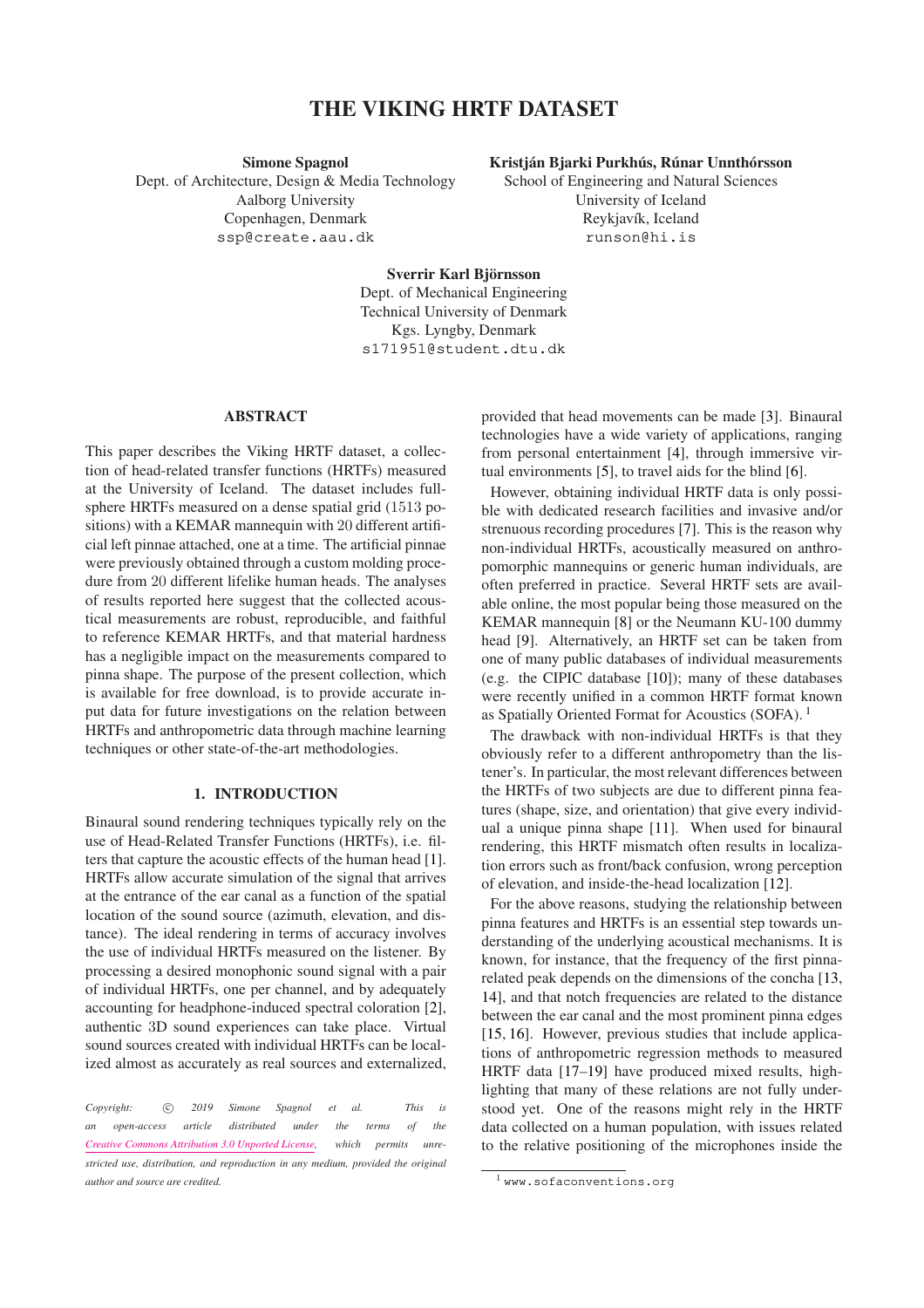<span id="page-1-0"></span>

Figure 1. The used HRTF measurement system and room (left); detail of the KEMAR with custom left pinna (right).

ears, head movements during measurement, and non-ideal measurement conditions. Still, even measurements on the same dummy head often result in dissimilar HRTF sets, depending on the used measurement system [\[9\]](#page-5-5).

In this paper we present the design, implementation and preliminary analysis of a novel set of HRTF measurements, that we refer to as the Viking HRTF dataset. Measurements were taken on a KEMAR mannequin with various interchangeable pinna shapes, with the purpose of providing accurate input data for determining the individual HRTF from a 3D representation of the user [\[20\]](#page-5-15). We implemented a procedure for casting artificial pinnae from lifelike human heads so as to provide a reasonable sample of pinna shapes for KEMAR from a real human population, having all remaining anthropometric parameters of the head, torso, and opposite pinna fixed. Furthermore, although limited by the available resources, we designed the automated measurement setup to be as accurate and stable as possible, in order to guarantee reproducible measurements.

## **2. METHODS**

#### **2.1 Measurement system**

The HRTF measurements were taken automatically with the system pictured in Figure [1.](#page-1-0) The measurement system consisted of a KEMAR mannequin<sup>[2](#page-1-1)</sup> mounted on a  $360^\circ$ rotating cylindrical stand and a Genelec 8020CPM-6 loudspeaker mounted on an L-shaped rotating arm. The configuration for the mannequin was the 45BB-4 with standard large anthropometric pinnae (35 Shore-OO hardness, GRAS KB5000/01) as reference and half-inch pressure microphones (GRAS 40AO) placed at the ear canal entrances. The two audio channels were fed to an RME Fireface 802 sound card connected to a PC running MATLAB.

The distance between the loudspeaker tweeter and center of the mannequin head was designed to be a constant

<span id="page-1-2"></span>

Figure 2. The making of a negative ear mold: (a) 1st negative mold; (b) Jesmonite<sup>®</sup> replica; (c) 2nd negative mold.

1 m, independently of the orientation of the mannequin and arm. This distance value guarantees the collection of far-field spectral cues with reasonable accuracy [\[21\]](#page-5-16). Absolute references for azimuth and elevation were provided through a fixed marker on the bottom of the mannequin  $(0^{\circ})$ azimuth) and a bubble level mounted on the side segment of the arm  $(0^{\circ}$  elevation), respectively. Correct alignment in all three axes could be attained by targeting laser beams to the microphones and tip of the nose of the KEMAR. This experimental choice allows collection of HRTFs on a full-azimuth range with elevations from  $-50^\circ$  to  $90^\circ$ , according to a vertical polar coordinate system.

Rotation of the mannequin and arm was managed by two independent high-torque step motors (JVL MST001A, 1.2 Nm), controlled through two digital step drives (Geckodrive G213V) in full-step mode (200 steps per revolution). In order to increase the torque and angular resolution of the system, two 100 : 1 gearboxes were installed between the first motor and the arm and between the second motor and the mannequin. As a result, the minimum rotation angle of both the arm and mannequin was  $0.018°$ . Furthermore, in order to reduce the needed torque on the arm, a 22 kg counterweight was applied to the shorter appendix so to balance the weight of the loudspeaker and the longer appendix of the arm. Communication between the step drives and PC was also managed in MATLAB.

#### **2.2 Pinna casting**

In order to provide a sufficient sample of pinna shapes for the HRTF measurements, we set up and applied a custom

<span id="page-1-1"></span><sup>2</sup> <http://kemar.us>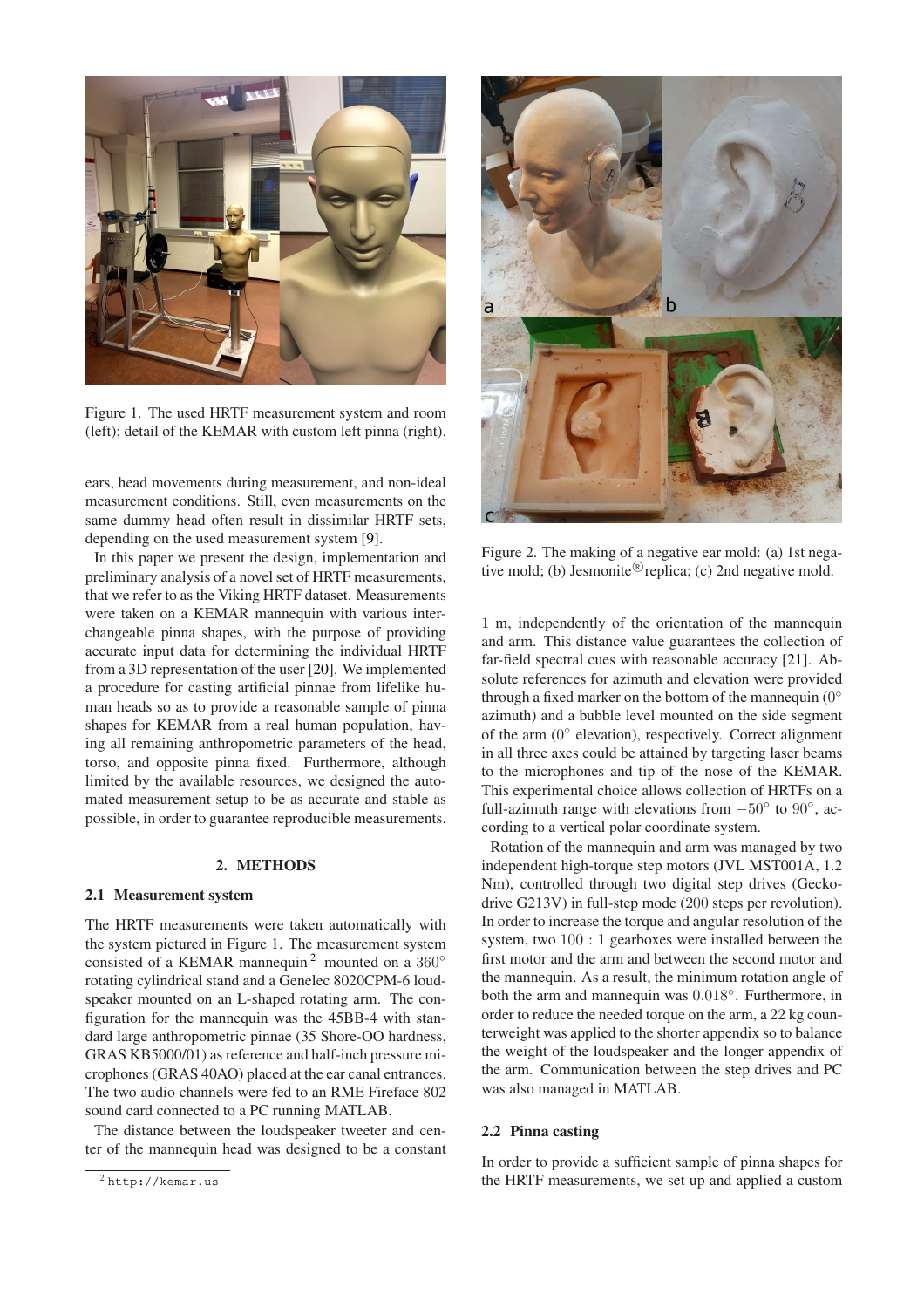<span id="page-2-0"></span>

Figure 3. The 20 left pinna replicas obtained through the casting procedure.

procedure to cast silicone replicas of pinnae from dummy heads to fit the KEMAR as follows.

*Step 1: First negative mold*. We applied two layers of silicone mix to the ear, first a thin one with a paintbrush and then a thick one  $(1/2$  cup) with a spatula, letting each layer dry for 1 day before the next step. In order to reduce leakage onto vertical surfaces, we added a few drops of thixotropic additive to the silicone for the thick layer. Then, we applied wet plaster of Paris strips over the negative silicone mold (Figure [2a](#page-1-2)) in order to efficiently peel it from the dummy head and to give it support so it does not deform in Step 2.

Step 2: Jesmonite<sup>®</sup> replica. We poured a quick mix of  $1/2$  cup of water and two teaspoons of Jesmonite®into the negative mold obtained in Step 1 placed above a vibration table (in order to avoid formation of air bubbles), and let it harden for  $1 - 2$  days. Then, we removed the Jesmonite®ear (Figure [2b](#page-1-2)) and occasionally filled gaps or deformations in it with clay. Finally, we drilled a hole in the back of the concha and sanded the ear base with a belt sander to accurately fit the size of the KEMAR pinna slot.

Step 3: Second negative mold. We placed the Jesmonite<sup>®</sup> ear replica into a custom-made plastic box with open top and secured it to the bottom with clay. Then, we poured 2 cups of silicone mix inside the plastic box, placed on the vibration table, and let it dry for 1 day. We finally removed the plastic box and Jesmonite®ear (Figure [2c](#page-1-2)).

*Step 4: Final pinna replica*. We first poured car wax into the inner parts of the negative mold obtained in Step 3 as a release agent, and let it dry for half a day. Then we poured 1/3 cup of a different silicone mix from the one used in Steps 1 and 3 (25 Shore-A hardness) into the negative mold, and let it dry for 1 day. We finally removed the silicone pinna replica and cut the excess parts on the base with a knife.

As pictured in Figure [3,](#page-2-0) we applied the procedure to a series of left ears of 20 different subjects. These include the KEMAR with standard large anthropometric pinnae and 19 different lifelike dummy heads made out of plaster, borrowed from the Saga Museum in Reykjavík. The

|  | Table 1. HRTF measurement positions. |  |
|--|--------------------------------------|--|
|  |                                      |  |

<span id="page-2-2"></span>

| Elevations $\lceil \deg \rceil \mid [-45, 45]$ |    | [50, 70] | [75.85] | 90  |
|------------------------------------------------|----|----------|---------|-----|
| Step [deg]                                     |    | ר ו      |         | 360 |
| No. of azimuths                                | 77 | 24       |         |     |

heads, manufactured between 2001 and 2003 for artistic purposes,<sup>[3](#page-2-1)</sup> reproduce with high fidelity the anthropometric traits of 19 Icelandic humans (7 female), aged between 7 and 77 at the time of manufacturing.

#### **2.3 Measurement procedure**

The measurements took place on several days outside office hours (4PM to 12PM) in a silent office room with reflecting walls, floor and ceiling inside the Tæknigarður building of the University of Iceland (see left panel of Figure [1\)](#page-1-0). Since we did not record the free-field response, the measurements include the response of the loudspeaker and microphones as well as some effects of the room (later minimized by windowing as explained in the next subsection). We used the logarithmic sweep method [\[22\]](#page-5-17) to record the single acoustical responses. The input sweep signal, whose level was kept constant throughout the whole measurement schedule, spanned frequencies between 20 Hz and 20 kHz in 1 s, at a sampling rate  $f_s = 48$  kHz. The average SPL level at 1 kHz for a frontal stimulus as collected through a Class 1 sound level meter at the center of the reference system was 82 dB.

Sound source location was specified through the azimuth angle  $\theta$  and elevation angle  $\phi$  in vertical-polar coordinates. Elevations were uniformly sampled in  $5^{\circ}$  steps from  $-45^{\circ}$ to 90°, while azimuths were sampled in different increments as shown in Table [1](#page-2-2) in order to obtain roughly uniform density towards the upper pole of the sphere. The total number of spatial positions per measurement was 1513. At each measurement session, and for each elevation, the mannequin was consecutively rotated of the corresponding angular step and sweep responses were acquired at each azimuth angle. After completion of all azimuth angles for the current elevation, the mannequin was rotated back to its starting position and the arm moved down to the next elevation angle. In order to maintain the HRTF measurements as silent as possible, 0.5-ms pauses were introduced between all motor commands and the previous/next recording. The duration of one single measurement session was approximately 105 minutes.

Twenty-three measurement sessions (3 control measurements + 20 test measurements) were scheduled in total. A standard large anthropometric pinna (35 Shore-OO hardness) was installed on the right channel of the KEMAR throughout the whole measurement schedule, while the left pinna changed at every measurement session. In the first and second control sessions (CS1 and CS2) we installed the corresponding original left KEMAR pinna and its variant with different hardness (55 Shore-OO), respectively. These sessions were introduced in order to check for dif-

<span id="page-2-1"></span><sup>3</sup> <https://sagamuseum.is/sagadesign/>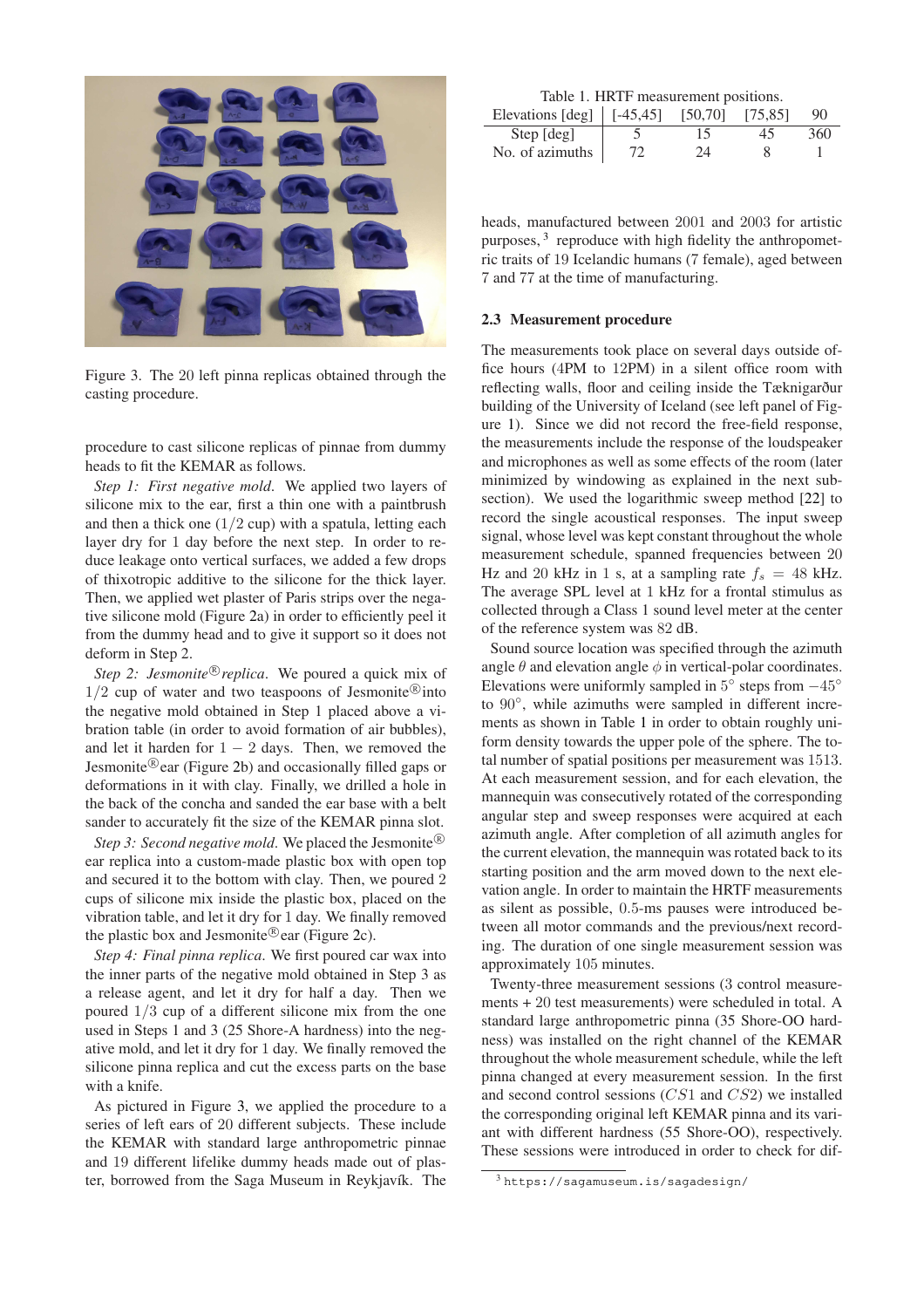ferences in materials and to assess the fidelity of our KE-MAR pinna replica to the original ones. The following 20 sessions were devoted to the 20 custom-made pinnae, including the KEMAR pinna replica (right panel of Figure [1\)](#page-1-0) and the 19 human pinnae (alphabetically labeled  $A$  to  $S$ , see Figure [3\)](#page-2-0). The third and last control session (CS3) was again a measurement with both original 35 Shore-OO hardness pinnae, and was introduced in order to control for reproducibility of our measurements. Between each two measurement sessions, the HRTF measurement system was manually calibrated to the correct starting position by tuning each motor to its corresponding absolute reference.

# **2.4 Post-processing**

A post-processing script was written to recover the HRTF from the corresponding raw sweep response, based on the following sequential steps. First, we compute the crosscorrelation function  $\Psi[n]$  between the raw sweep response  $y[m]$  and the input sweep signal  $s[m]$  in order to find the starting point of the sweep response. In particular, we find the maximum correlation value  $\Psi_M$  in  $\Psi[n]$  and extract the lag  $n_i$  of the first sample in  $\Psi[n]$  such that  $\Psi[n] > 0.5\Psi_M$ . Then, the starting point of  $y[m]$  corresponds to the lag  $n_j$ with maximum correlation value within a 21-sample interval centered in  $\Psi(n_i)$ . This trick was introduced so as to avoid directly picking  $\Psi_M$  as starting point, that due to the echoic measurement conditions could correspond to a wall reflection, especially in the case of contralateral HRTFs.

Then, according to the logarithmic sweep method, we perform inverse filtering on the measured sweeps in order to obtain the corresponding impulse responses. The inverse reference spectrum  $S^{-1}[n]$  of the excitation signal is first computed and then low-passed and high-passed with second-order digital Butterworth filters to compensate for the original zero sound pressure level below 20 Hz and above 20 kHz in the sweep signal. Then, the impulse response is obtained as

$$
h[n] = \Re(\mathcal{F}^{-1}(\mathcal{F}(y[n]) * S^{-1}[n])),\tag{1}
$$

where  $\mathcal F$  and  $\mathcal F^{-1}$  are the DFT and inverse DFT functions, respectively.

Subsequently, a 128-sample Hann window is applied to each impulse response  $h[n]$  with the aim of removing unwanted early and late reflections occurring later than approximately 2.5 ms from the onset on the measurement equipment and inside the room, yielding  $h_w[n]$ . This value guarantees an appropriate windowing even for those measurement points where the loudspeaker is close to the floor or the ceiling. The HRTF is then simply calculated as the magnitude response of the DFT of  $h_w[n]$ .

#### **3. RESULTS**

In this section we show some preliminary results as an assessment of the trustworthiness of the collected HRTF dataset. Figure [4](#page-3-0) shows an example plot of HRTF magnitudes on the median plane for a custom-made pinna (set J). Well-known effects can be recognized here, such as

<span id="page-3-0"></span>

Figure 4. Median-plane HRTF magnitudes of set J, left channel.



Figure 5. ITD measurements of set J (left channel: custom made pinna, right channel: KEMAR 35 Shore-OO pinna).

the shoulder reflection ridge between 1 and 2 kHz, the omnidirectional resonance around 4 kHz, and the elevationdependent pattern of peaks and notches [\[1\]](#page-4-0), with the higher number of notches at lower elevations [\[23,](#page-5-18) [24\]](#page-5-19).

We also computed interaural time differences (ITD) as the offset between the starting points of the left and right channel for each sweep response on all sets. Figure 5 shows ITDs for the same example set. In accordance with previous literature [\[25\]](#page-5-20), ITD values range between zero (median plane) and  $\pm 0.8$  ms for lateral directions. We also report in general noticeable asymmetries between left and right channels, resulting in ITD maxima and minima at two different elevation angles. This is due to the presence of two different pinnae in most measurements (KEMAR on the right channel and custom-made on the left one).

In order to evaluate the robustness and reproducibility of our measurements, we calculated the mean spectral distortion between each pair of HRTF sets  $H_a$  and  $H_b$  as [\[26\]](#page-5-21)

$$
SD(a,b) = \frac{1}{N_{\alpha}} \sum_{i} \sqrt{\frac{1}{N_f} \sum_{k} \left(20 \log_{10} \frac{|H_a(\alpha_i, f_k)|}{|H_b(\alpha_i, f_k)|}\right)^2},\tag{2}
$$

where  $\alpha_i$  is an available spatial position,  $f_k$  is an available frequency,  $N_{\alpha}$  is the number of common spatial positions, and  $N_i$  is the number of frequencies in the con-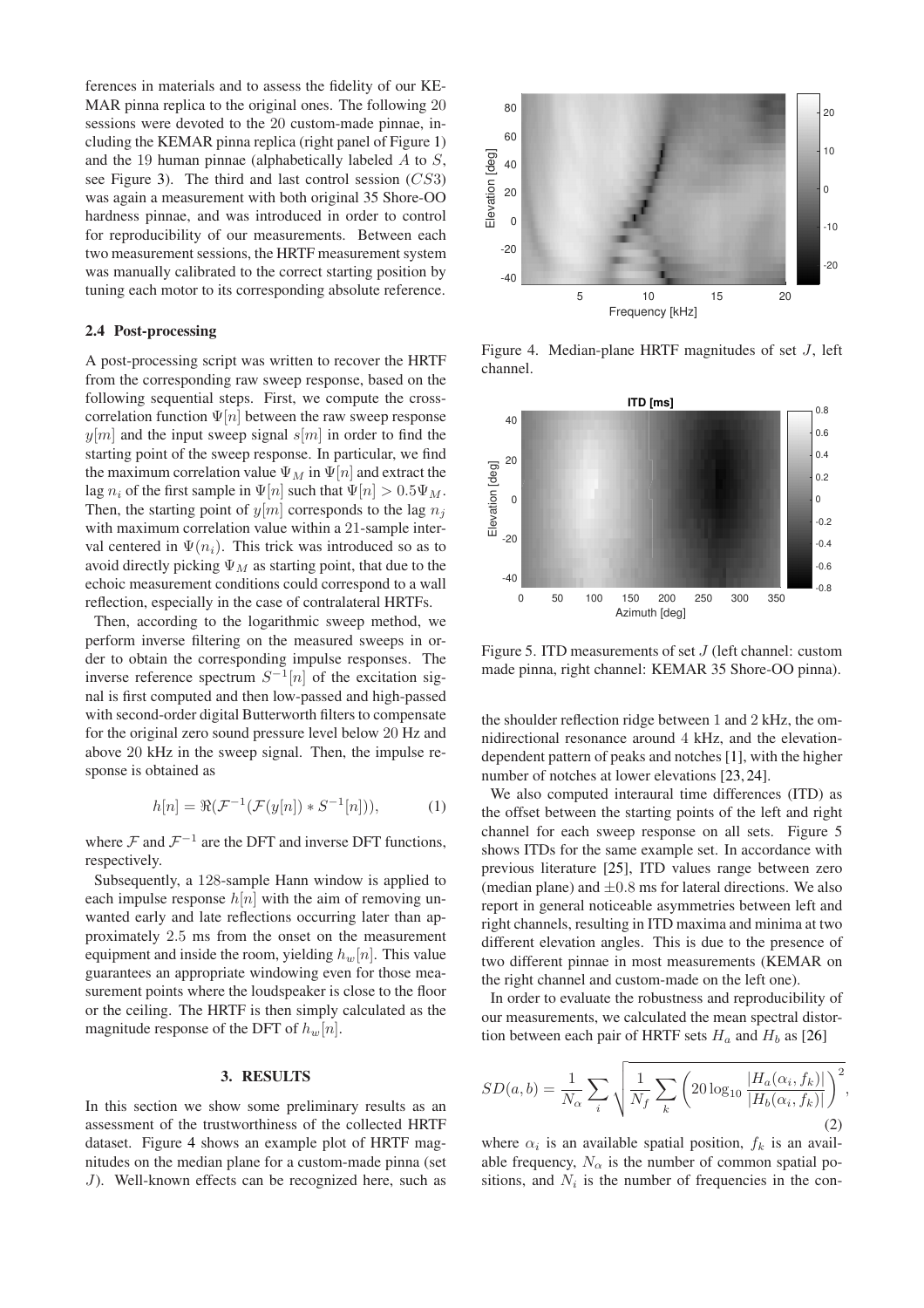<span id="page-4-3"></span>

Figure 6. Mean spectral distortion [dB] between all pairs of HRTF sets (left channels only). For simplicity, values above the diagonal line are not repeated.

sidered range. For the following computations, in order to best capture the effect of the pinna, we limit this range between 3 kHz and 10 kHz. While the right channel is just affected by measurement noise, as the low mean spectral distortion (mean 0.26 dB, std 0.07 dB) demonstrates, the left channel results show considerable differences between different pinnae. As displayed in Figure [6,](#page-4-3) mean spectral distortion between each pair of custom-made human pinnae is never less than 2.93 dB (mean 5.25 dB, std 0.87 dB).

On the other hand, the KEMAR pinna replica scores a lower mean distortion with respect to the reference set measured in CS1 (0.84 dB), which is interestingly lower than that of the original KEMAR 55 Shore-OO pinna measured in CS2 (1.37 dB). This result suggests the accuracy of the pinna casting procedure and the negligible impact of the silicone hardness. In other words, although differences in hardness may slightly influence the spectral similarity of HRTFs, even the most minimal difference in pinna shape seems more influential. Furthermore, results of CS3 indicate that although repositioning the KEMAR pinna on the left channel introduces some additional distortion (0.79 dB), this does not exceed twice the distortion due to measurement noise (right channel,  $0.42$  dB).

Finally, as an assessment of the fidelity of our KEMAR measurements, in Figure [7](#page-4-4) we show the current measurements of the KEMAR with the reference pinna (35 Shore-OO hardness, measured in control session 1) on the horizontal plane and compare them to previous high-quality measurements of the KEMAR mannequin at 1-m distance by Brungart and Rabinowitz (top right panel of Figure 5 in [\[27\]](#page-5-22)). If we exclude the low-frequency region, where differences are clearer because of the different ear-canal configuration of the KEMAR in the two measurements, we can recognize the same salient spectral features above 2 kHz, corresponding to the five reference points A-E (spectral peaks and notches). This qualitative result evidences the effectiveness of our measurement setup in conveying high-quality reference KEMAR measurements.

<span id="page-4-4"></span>

Figure 7. Reference horizontal-plane KEMAR measurements, left channel.

#### **4. CONCLUSIONS**

In this paper we presented a dataset of full-sphere HRTFs of KEMAR with 20 different left pinnae obtained from molds of lifelike human heads. The measurement setup and procedure was described in detail, along with the postprocessing operations designed to extract polished HRTFs from measured responses. Our preliminary results suggest the accuracy, variety, and reproducibility of the collected data. On the other hand, the hardness finding warrants quantified replications with a measure of central tendency and dispersion. These results will hopefully encourage investigations on the relation between HRTFs and anthropometric data through machine learning techniques or other state-of-the-art methodologies [\[28\]](#page-5-23). Full HRTF and ITD data, together with detailed scans of the used pinnae, are available for free download at the dataset web page<sup>[4](#page-4-5)</sup> that will constantly be updated with new data and information.

#### **Acknowledgments**

The authors would like to thank Ernst Backman, owner of the Saga Museum in Reykjavík, for his invaluable assistance with the ear casting process and the access to his workshop and tools. This project has received funding from the European Union's Horizon 2020 research and innovation programme under grant agreements No 643636 and No 797850.

#### **5. REFERENCES**

- <span id="page-4-0"></span>[1] C. I. Cheng and G. H. Wakefield, "Introduction to head-related transfer functions (HRTFs): Representations of HRTFs in time, frequency, and space," *J. Audio Eng. Soc.*, vol. 49, no. 4, pp. 231–249, April 2001.
- <span id="page-4-1"></span>[2] Z. Schärer and A. Lindau, "Evaluation of equalization methods for binaural signals," in *Proc. 126th Conv. Audio Eng. Soc.*, Munich, Germany, May 2009.
- <span id="page-4-2"></span>[3] A. W. Bronkhorst, "Localization of real and virtual sound sources," *J. Acoust. Soc. Am.*, vol. 98, no. 5, pp. 2542–2553, November 1995.

<span id="page-4-5"></span><sup>4</sup> <itsadive.create.aau.dk/index.php/viking-hrtf/>